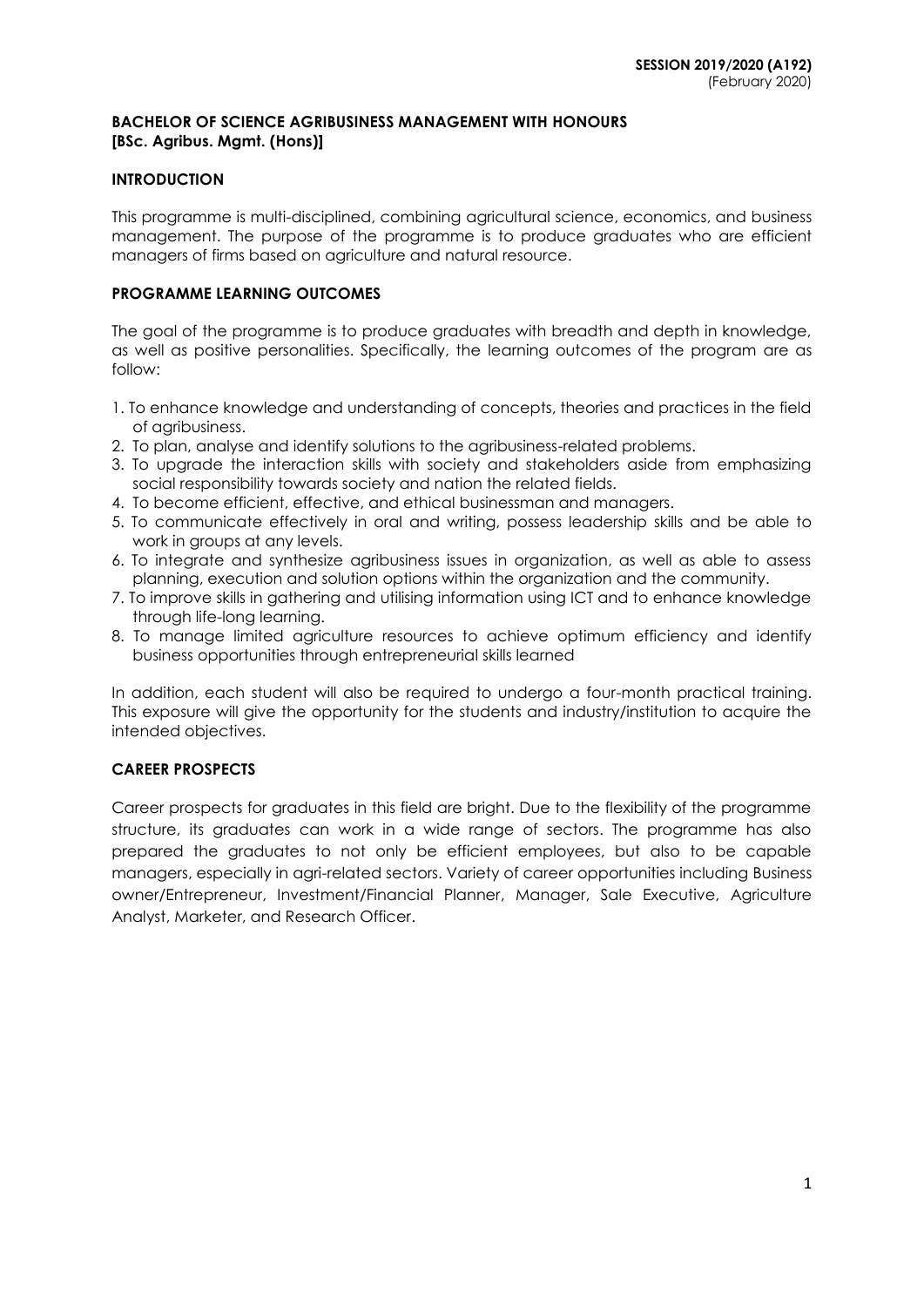### **DEAN - SCHOOL OF ECONOMICS, FINANCE AND BANKING**

Prof. Dr. Russayani Ismail BEc (Hons) (UIA), MSc, PhD (Exeter) E-mail: rus1140@uum.edu.my

#### **DEPUTY DEAN - SCHOOL OF ECONOMICS, FINANCE AND BANKING**

Dr. Azira Abdul Adzis BBA (Fin)(UUM), MSc. (Banking) (UUM), PhD (Massey Univ, NZ) E-mail: azira@uum.edu.my

# **HEAD OF DEPARTMENT – ECONOMICS AND AGRIBUSINESS MANAGEMENT**

Assoc. Prof. Dr. Bakti Hasan Basri BEc (Hons) (UUM), MEc (Malaya), PhD (Newcastle) e-mail : [bakti@uum.edu.my](mailto:bakti@uum.edu.my)

#### **PROGRAMME COORDINATOR – ECONOMICS**

Dr. Wan Roshidah Fadzim BEc (Hons) (UUM), MEc (UPM), PhD (UUM) e-mail : [wanroshidah@uum.edu.my](mailto:wanroshidah@uum.edu.my)

#### **PROGRAMME COORDINATOR – AGRIBUSINESS MANAGEMENT**

Dr. Rozana Samah B.Sc. Agribusiness Management (UUM), M.Sc. Aquaculture (UMT), PhD (UUM) e-mail : [rozana.samah@uum.edu.my](mailto:rozana.samah@uum.edu.my)

### **PROFESSOR**

Prof. Dr. Jamal Ali BSc (UPM), MSoc. (USM), PhD (UUM) e-mail : [jamalali@uum.edu.my](mailto:jamalali@uum.edu.my)

Prof. Dr. Russayani Ismail BEc (Hons) (UIA), MSc, PhD (Exeter) e-mail : [rus1140@uum.edu.my](mailto:rus1140@uum.edu.my)

Prof. Dr. Sallahuddin Hassan Dip. Agric, BSc (Hons) (UPM), MPA (USC), MA (Tennessee), PhD (Malaya), Dip. Econ (Econ. Inst. Colorado), Dip. Penulisan (DBP-PLM) e-mail : [din636@uum.edu.my](mailto:din636@uum.edu.my)

# **ASSOCIATE PROFESSOR**

Assoc. Prof. Dr. Bakti Hasan Basri BEc (Hons) (UUM), MEc (Malaya), PhD (Newcastle) e-mail : [bakti@uum.edu.my](mailto:bakti@uum.edu.my)

Assoc. Prof. Dr. Hussin Abdullah Dip. Educ (MPT), BEc, MBA (UKM), PhD (UPM) e-mail : [ahussin@uum.edu.my](mailto:ahussin@uum.edu.my)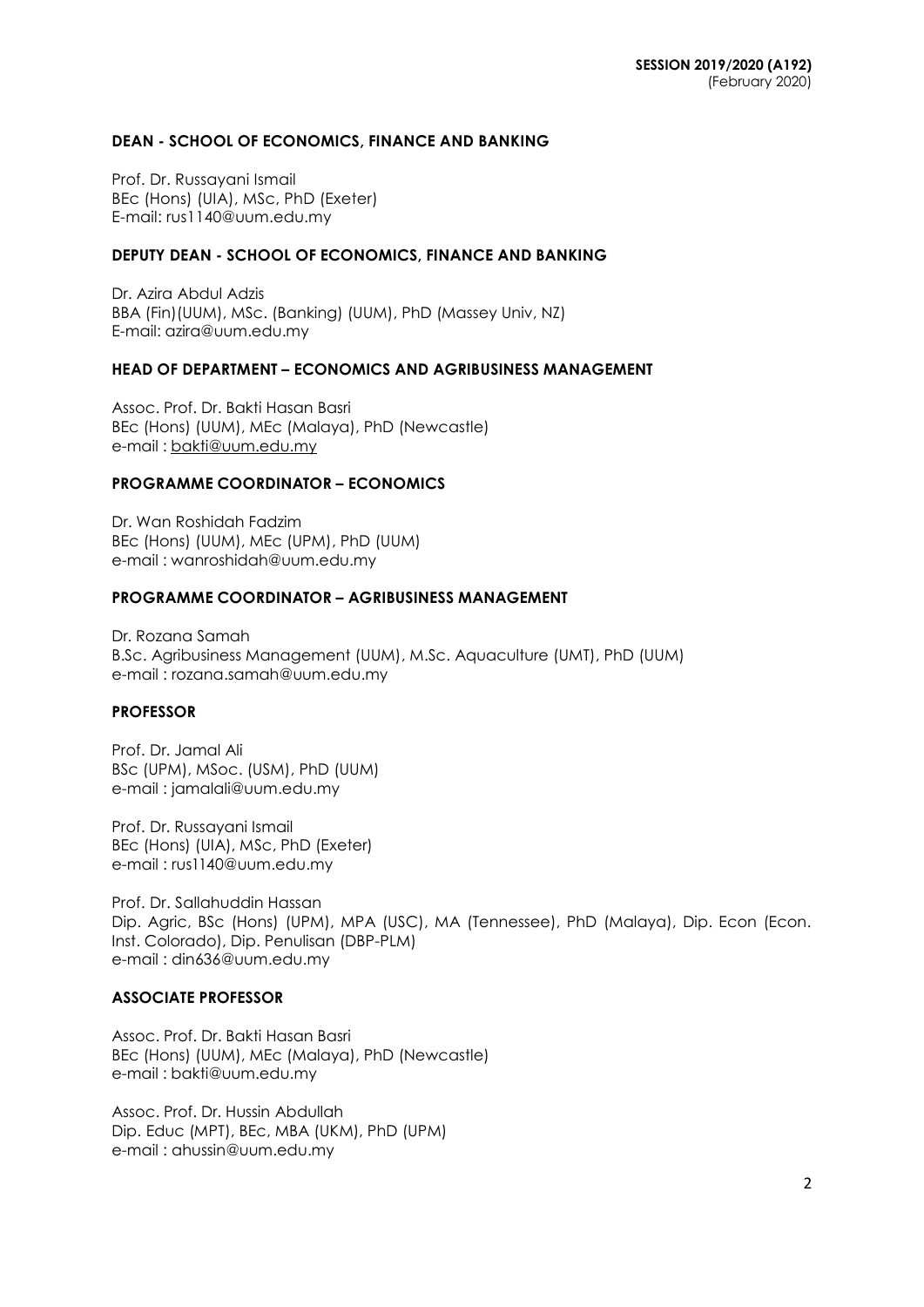Assoc. Prof. Dr. Irwan Shah Zainal Abidin BEc, MEc (Malaya), PhD (UUM) e-mail : [irwanshah@uum.edu.my](mailto:irwanshah@uum.edu.my)

Assoc. Prof. Dr. Lim Hock Eam BEc (Hons) (UUM), MSc (Univ. College, London), PhD (Monash) e-mail : [lheam@uum.edu.my](mailto:lheam@uum.edu.my)

Assoc. Prof. Dr. Mukaramah Harun BEc (Hons) (Malaya), MSc (Portsmouth), PhD (UPM) e-mail : mukaramah@uum.edu.my

Assoc. Prof. Dr. Mukhriz Izraf Azman Aziz BEc (Hons) (UUM), MSc (Lancaster), PhD (UK) e-mail : [mukhriz@uum.edu.my](mailto:mukhriz@uum.edu.my)

Assoc. Prof. Dr. Nor Azam Abdul Razak BSc (Mgmt) (Indiana), MEc (Tsukuba), PhD (Louisiana State) e-mail : [azam@uum.edu.my](mailto:azam@uum.edu.my)

Assoc. Prof. Dr**.** Nor' Aznin Abu Bakar BA, MSc (Portland), PhD (Surrey) e-mail : [noraznin@uum.edu.my](mailto:noraznin@uum.edu.my)

Assoc. Prof. Dr. Norehan Abdullah BA (Maryville Col., Tennessee), MA (Western Illinois), PhD (UKM) e-mail : [norehan@uum.edu.my](mailto:norehan@uum.edu.my)

Assoc. Prof. Dr. Shamzaeffa Samsudin BEc (Hons) (UUM), MSc (York), PhD (East Anglia) e-mail : shamzaeffa@uum.edu.my

Assoc. Prof. Dr. Shri Dewi a/p Applanaidu BEc (Hons) (UUM), MEc (UKM), PhD (UPM) e-mail : [dewi@uum.edu.my](mailto:dewi@uum.edu.my)

Assoc. Prof. Dr. Siti Aznor Hj. Ahmad BEc (Hons) (UUM), MA (Leeds), Dip.Econ (Econ.Inst. Colorado), PhD (Glasgow) e-mail : siti736@uum.edu.my

Assoc. Prof. Dr. Siti Hadijah Che Mat BEc (Hons) (UUM), MEc (UPM), PhD (UUM) e-mail : [hadijah@uum.edu.my](mailto:hadijah@uum.edu.my)

Assoc. Prof. Dr. Soon Jan Jan BEc (Hons) (UUM), MEc (UPM), MSc (Dec.Sc) (UUM), PhD (Otago) e-mail : soon@uum.edu.my

## **SENIOR LECTURERS**

Dr. Abu Sufian Abu Bakar BEc (Hons), MEc (Malaya), PhD (UKM) e-mail : [sufian@uum.edu.my](mailto:sufian@uum.edu.my)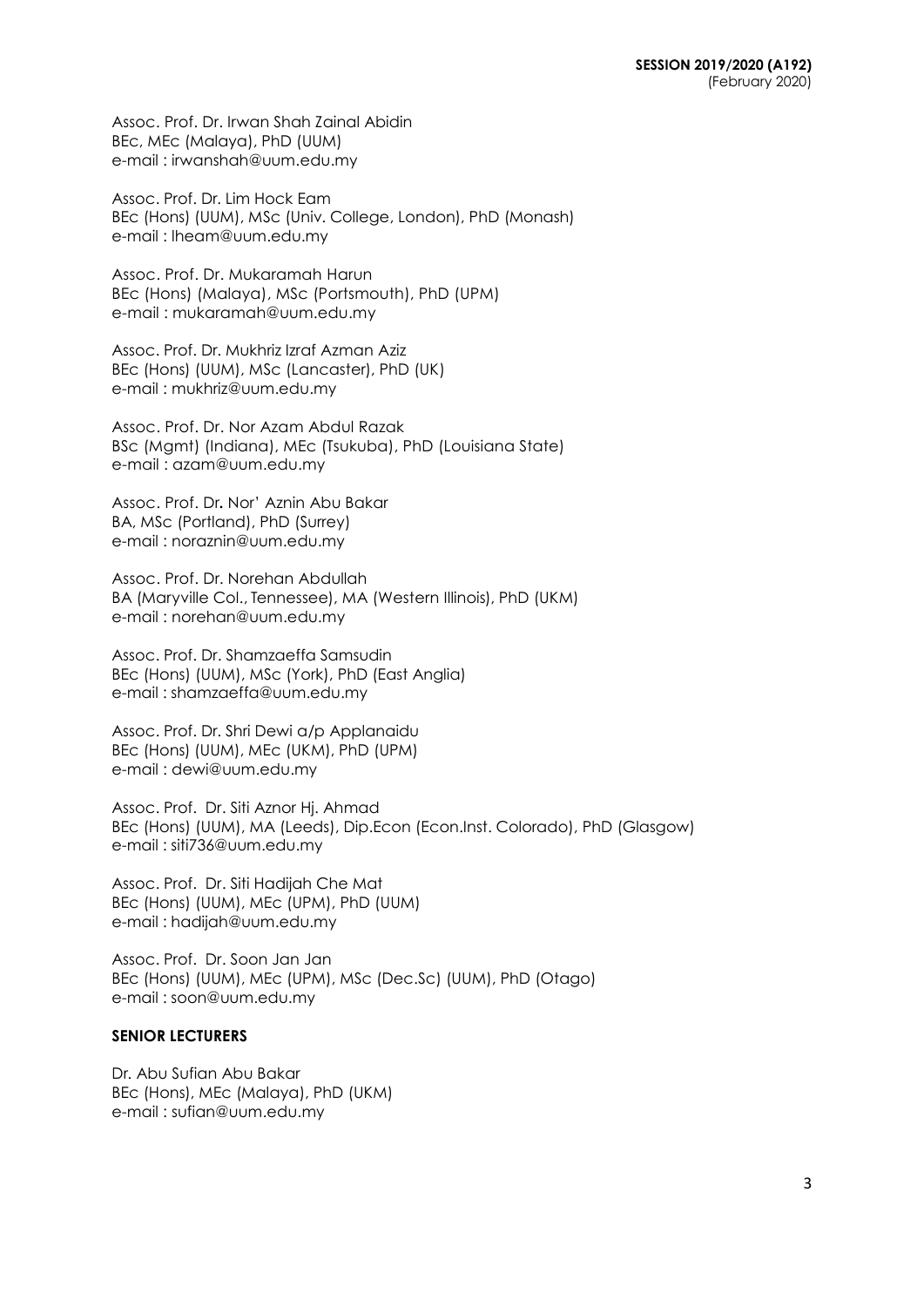Dr. Anizah Md. Ali BEc (Hons) (UUM), MEc, PhD (UKM) e-mail : [anizah@uum.edu.my](mailto:anizah@uum.edu.my)

Dr. Azizah Md. Yusof BEc (Hons) (UUM), MEc(UKM), PhD (UUM) e-mail : [azizah@uum.edu.my](mailto:azizah@uum.edu.my)

Dr. Cheah Yong Kang B.Soc.Sc., M.Ec.Mgmt. (USM), PhD (Malaya) e-mail : [yong@uum.edu.my](mailto:yong@uum.edu.my)

Che Engku Mansoor Che Engku Ismail BEc (Hons) (UUM), MA (Manchester) e-mail : [mansoor@uum.edu.my](mailto:mansoor@uum.edu.my)

Dr. Mohamad Helmi Hidthiir BEc (Hons) (UUM), MEc (UPM), PhD (USM) e-mail : helmi@uum.edu.my

Lai Tian So BEc (Hons) (UUM), M.Sc (Iowa State) e-mail : [tslai@uum.edu.my](mailto:tslai@uum.edu.my)

Dr. Lee Wen Chiat BEc (UNIMAS), CMBA (UNIMAS), PhD (UUM) e-mail : lwchiat@uum.edu.my

Dr Nur Marina binti Abd Manap BEc (UUM), MEc (UKM), PhD (UPM) e-mail: nu[rmarina@uum.edu.my](mailto:marina@uum.edu.my)

Dr. Mohd. Razani Mohd. Jali BSc (Wisconsin-Green Bay), M.U.R.P. (Virginia Tech), PhD (Leeds) e-mail : [razani@uum.edu.my](mailto:razani@uum.edu.my)

Dr. Mohd. Saifoul Zamzuri Noor BEc (Hons), MBA (UKM), PhD (UUM) e-mail : [saifoul@uum.edu.my](mailto:saifoul@uum.edu.my)

Muhammad Ridhuan Bos Abdullah BEc (Hons) (UKM), MEc (UPM) e-mail : [ridhuan@uum.edu.my](mailto:ridhuan@uum.edu.my)

Munzarina Ahmad Samidi BEc (Hons) (UIA), MSocSc (Birmingham) e-mail : [mun761@uum.edu.my](mailto:mun761@uum.edu.my)

Dr. Nariman Mohd. Saad BEc (Hons) (Malaya), MA (East Anglia), PhD (UUM) e-mail : [nariman@uum.edu.my](mailto:nariman@uum.edu.my)

Dr. Normizan Bakar BEc (Hons), MEc (Kagoshima), PhD (Waseda) e-mail : [normizan@uum.edu.my](mailto:normizan@uum.edu.my)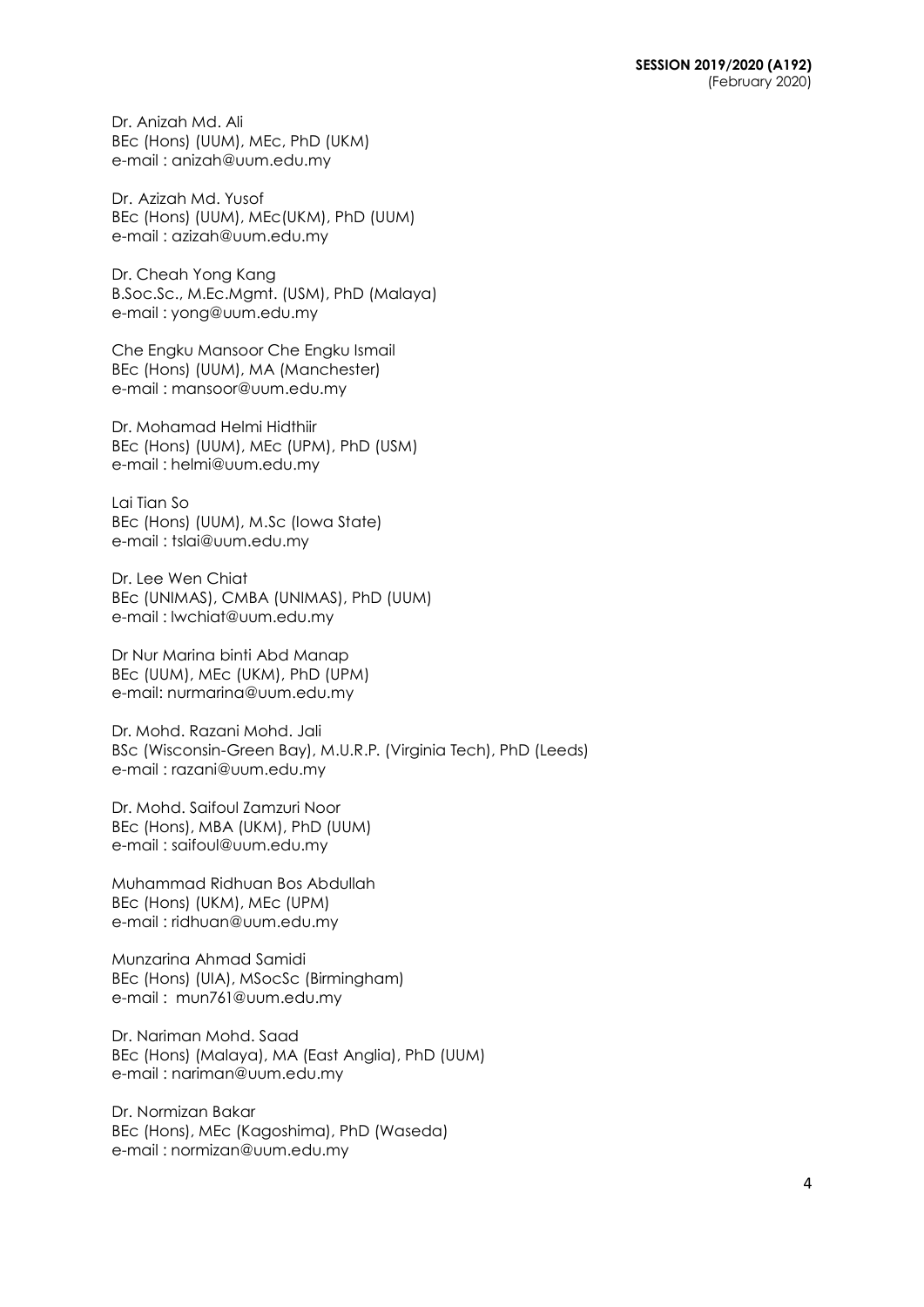Rizaudin Sahlan BEc (Hons), MEc (UKM) e-mail : [rizaudin@uum.edu.my](mailto:rizaudin@uum.edu.my)

Dr. Roslina Kamaruddin BSocSc (USM), MEcon. Mgmt (USM), PhD (UKM) e-mail : [roslina\\_k@uum.edu.my](mailto:roslina_k@uum.edu.my)

Dr. Shamsul Bahrain Rawi BSc (San Jose State, California), MSc (York), PhD (Newcastle) e-mail : [shamsul@uum.edu.my](mailto:shamsul@uum.edu.my)

Dr. Shazida Jan Mohd Khan BEc (Hons) (UUM), MA (Essex), PhD (Wales) e-mail : sjmohd@uum.edu.my

Dr. Wan Roshidah Fadzim BEc (Hons) (UUM), MEc (UPM), PhD (UUM) e-mail : [wanroshidah@uum.edu.my](mailto:wanroshidah@uum.edu.my)

Dr. Rozana Samah BSc Agribus. Mgmt (UUM), MSc Aqua (UMT), PhD (UUM) e-mail : rozana.samah@uum.edu.my

Dr. Ruhaida Saidon BEc (Hons) (UUM), MEc (UUM), PhD (UPM) email : ruhaida@uum.edu.my

Dr. Zalina Zainal BEc (Hons) (UUM), MEc, PhD (UKM) e-mail : [z.zainal@uum.edu.my](mailto:z.zainal@uum.edu.my)

## **LECTURERS**

Amizam Arzemi BEc (Hons) (UUM), MA (Manchester) e-mail : [amiz1112@uum.edu.my](mailto:amiz1112@uum.edu.my)

Asnida Shahidan BEc (Hons) (UUM), MEc (Malaya) e-mail : [asnida@uum.edu.my](mailto:asnida@uum.edu.my)

Aznita Samsi BEc (Hons) (UUM), MEc (UPM) e-mail : [aznita@uum.edu.my](mailto:aznita@uum.edu.my)

Fikriyah Abdullah DBS, BBA (Finance)(UiTM), MSc (Finance)(UPM) e-mel : [fikriyah@uum.edu.my](mailto:fikriyah@uum.edu.my)

Fuad Mohamed Berawi BEc (Hons), MEc (UKM) e-mail : [fuad@uum.edu.my](mailto:fuad@uum.edu.my)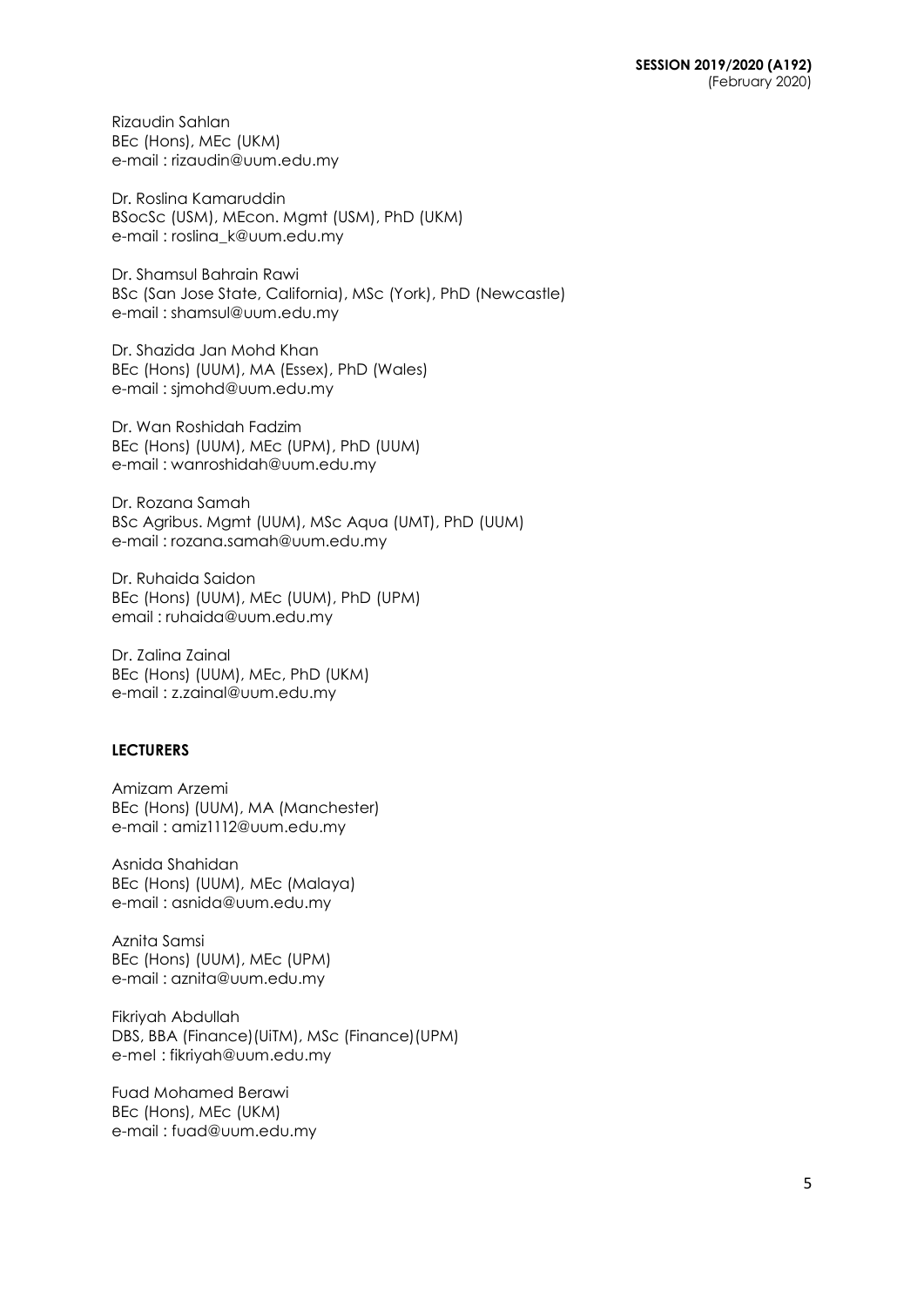Khairul Anuar Adnan DBS (UiTM), BBA (Banking)(Hons), MBA (UUM) E-mail: khairul71@uum.edu.my

Mahadi Naina Mohamed, P.K.T. BEc (Hons) (UUM), MA (East Anglia) e-mail : [mahadi@uum.edu.my](mailto:mahadi@uum.edu.my)

Maswati @ Mahfuzah Salim DIB, ADBS (Finance) (UiTM), MBA (UUM) e-mel : [mahfuzah@uum.edu.my](mailto:mahfuzah@uum.edu.my)

Mohd. Fahmi Mohd Yusof BSc (Warwick), MBA (UiTM) e-mail : [fahmi@uum.edu.my](mailto:fahmi@uum.edu.my)

Mohd. Faisol Md. Salleh BA (Hons), MA (Concordia) e-mail : [fais908@uum.edu.my](mailto:fais908@uum.edu.my)

Noor Sa'adah Sabudin B.Syariah (Malaya), MSc (UiTM) e-mail : [saadah@uum.edu.my](mailto:saadah@uum.edu.my)

Nor Fadzlin Mohammad Bahar BEc (Hons), MEc (UKM) e-mail : [norfadzlin@uum.edu.my](mailto:norfadzlin@uum.edu.my)

Norzilah Hj. Aziz BEc (Hons) (UKM), MSc (Central Michigan) e-mail : [zilah834@uum.edu.my](mailto:zilah834@uum.edu.my)

Norzita Jamil BEc (Hons) (UUM), MEc (UPM) e-mail : [norzita@uum.edu.my](mailto:norzita@uum.edu.my)

Rusmani Musa BEc (Hons), MEc (UKM) e-mail : [rusmani@uum.edu.my](mailto:rusmani@uum.edu.my)

Siti Norliza Jumali BEc (Hons) (UUM), MEc (UPM) e-mail : [jsliza@uum.edu.my](mailto:jsliza@uum.edu.my)

Wan Zahrah Wan Din BA (Hons) (Laurentian), MA (Concordia) e-mail : [zahrah@uum.edu.my](mailto:zahrah@uum.edu.my) Zalila Othman BA (Michigan), MA (Essex) e-mail : [zalila@uum.edu.my](mailto:zalila@uum.edu.my)

Zalina Mohd. Mohaideen Dip.Ed (Malaya), BEc(Hons) (Malaya), MEc (UKM) e-mail : [zalina@uum.edu.my](mailto:zalina@uum.edu.my)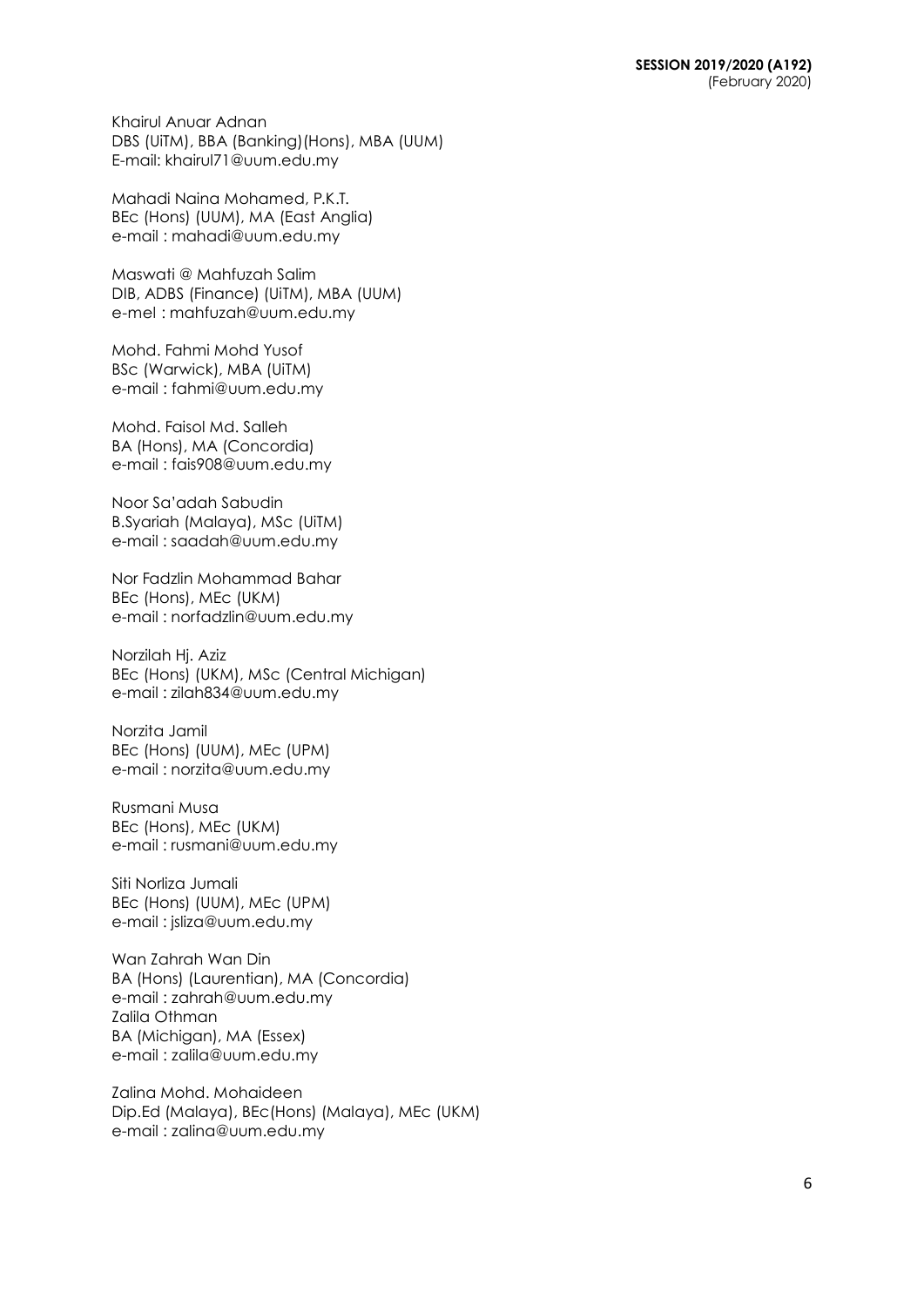### **BACHELOR OF SCIENCE AGRIBUSINESS MANAGEMENT WITH HONOURS [BSc. Agribus. Mgmt (Hons)]**

The Bachelor of Science Agribusiness Management with Honours consists of the following **FIVE (5)** components:

| <b>COMPONENT</b>               | <b>CREDIT HOURS</b> |    |
|--------------------------------|---------------------|----|
| A. UNIVERSITY CORE COURSES     |                     | ۱6 |
| <b>B. ENGLISH CORE COURSES</b> |                     |    |
| C. PROGRAMME CORE COURSES      |                     | 95 |
| D. LANGUAGE COMPONENT          |                     |    |
| <b>FREE ELECTIVE</b>           |                     |    |
| <b>TOTAL CREDIT HOURS</b>      | 132                 |    |

To be awarded a Bachelor of Science Agribusiness Management with Honours, a student is required **to take and pass a minimum of 132 credit hours** which include courses in the programme structure as shown below:

# **A. UNIVERSITY CORE (16 CREDIT HOURS)**

i. Malaysian Students

| <b>CODE</b>     | <b>COURSE</b>                    | <b>CREDIT HOURS</b> |
|-----------------|----------------------------------|---------------------|
| MPU1043         | Falsafah dan Isu Semasa          |                     |
| MPU1013         | Penghayatan Etika dan Peradaban  |                     |
| <b>SADN1033</b> | Malaysian Nationhood Studies     |                     |
| <b>SADE1013</b> | Introduction to Entrepreneurship |                     |
| VXXXXXXX        | Co-Curriculum                    |                     |
|                 | TOTAL                            |                     |

#### ii. International Students

| <b>CODE</b>     | <b>COURSE</b>                    | <b>CREDIT HOURS</b> |
|-----------------|----------------------------------|---------------------|
| <b>MPU1043</b>  | Falsafah dan Isu Semasa          | 3                   |
| OR              | OR.                              |                     |
| MPU1013         | Penghayatan Etika dan Peradaban  |                     |
| SBLF1093        | Malay as Foreign Language 1      |                     |
| <b>SADN1033</b> | Malaysian Nationhood Studies     | 3                   |
| SADE1013        | Introduction to Entrepreneurship | 3                   |
| <b>VXXXXXXX</b> | Co-Curriculum                    |                     |
|                 | <b>TOTAL</b>                     |                     |

1. Choose any **ONE (1)** of the Co-Curriculum courses. Students are subjected to conditions determined by the respective courses.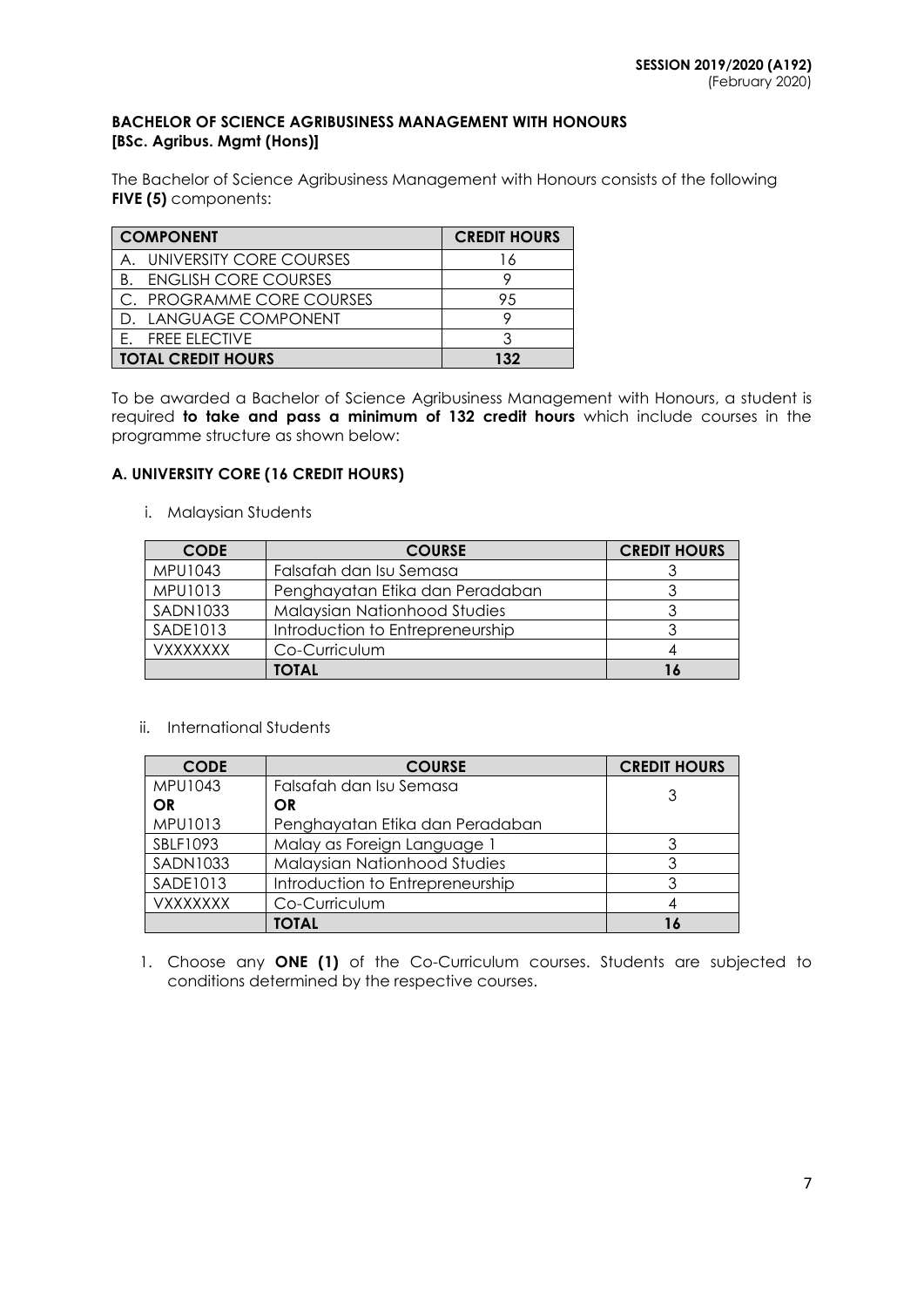# **B. ENGLISH CORE COURSES (9 CREDIT HOURS)**

A student is required to take English core courses according to the MUET result taken during the application process.

|                          | <b>COURSE NAME</b>             | <b>CREDIT HOURS</b> |  |  |  |
|--------------------------|--------------------------------|---------------------|--|--|--|
| <b>CODE</b>              | <b>MUET BAND 1</b>             |                     |  |  |  |
| SBLE1073                 | Foundation English*            |                     |  |  |  |
| SBLE1063                 | English Proficiency I          | 3                   |  |  |  |
| SBLE2113                 | English Proficiency II         | $\overline{3}$      |  |  |  |
| SBLE3123                 | <b>English Proficiency III</b> | $\overline{3}$      |  |  |  |
|                          | <b>TOTAL</b>                   | 9                   |  |  |  |
|                          | <b>MUET BAND 2</b>             |                     |  |  |  |
| SBLE1063                 | English Proficiency I          | 3                   |  |  |  |
| SBLE2113                 | English Proficiency II         | 3<br>$\overline{3}$ |  |  |  |
| SBLE3123                 | <b>English Proficiency III</b> |                     |  |  |  |
|                          | <b>TOTAL</b>                   | $\overline{9}$      |  |  |  |
|                          | <b>MUET BAND 3</b>             |                     |  |  |  |
| SBLE2113                 | English Proficiency II         | 3                   |  |  |  |
| SBLE3123                 | English Proficiency III        | $\overline{3}$      |  |  |  |
| SBLExxxx                 | ESP <sub>1</sub>               | $\overline{3}$      |  |  |  |
|                          | <b>TOTAL</b>                   | $\overline{9}$      |  |  |  |
|                          | <b>MUET BAND 4</b>             |                     |  |  |  |
| SBLE3123                 | English Proficiency III        | 3                   |  |  |  |
| SBLExxxx                 | ESP <sub>1</sub>               | 3                   |  |  |  |
| SBLExxxx                 | ESP <sub>2</sub>               | $\overline{3}$      |  |  |  |
|                          | <b>TOTAL</b>                   | 9                   |  |  |  |
| <b>MUET BAND 5 AND 6</b> |                                |                     |  |  |  |
| SBLExxxx                 | ESP <sub>1</sub>               | 3                   |  |  |  |
| SBLExxxx                 | ESP <sub>2</sub>               | $\overline{3}$      |  |  |  |
| SBLExxxx                 | ESP <sub>3</sub>               | $\overline{3}$      |  |  |  |
|                          | <b>TOTAL</b>                   | $\overline{9}$      |  |  |  |

# **Credit for Foundation course will not be calculated in the GPA and CGPA**

1. A student is required to choose any **English for Specific Purposes (ESP)** courses as offered and shown below:

| <b>CODE</b> | <b>COURSE NAME</b>                            |
|-------------|-----------------------------------------------|
| SBLE3133    | English For Small Group Communication         |
| SBLE3143    | Report Writing                                |
| SBLE3153    | <b>Hospitality English</b>                    |
| SBLE3163    | <b>Public Speaking Skills</b>                 |
| SBI F3173   | <b>English For Professional Communication</b> |

# **C. PROGRAMME CORE COURSES (95 CREDIT HOURS)**

| <b>CODE</b>     | <b>COURSE</b>    | <b>CREDIT</b> | <b>PREREQUISITE</b> |  |
|-----------------|------------------|---------------|---------------------|--|
|                 |                  | <b>HOURS</b>  |                     |  |
| <b>BECA1013</b> | Biology          |               | <b>NONE</b>         |  |
| <b>BECA1023</b> | Chemistry        |               | <b>NONE</b>         |  |
| <b>BECA2013</b> | Animal Husbandry |               | BECA1013 Biology    |  |
|                 |                  |               | <b>AND</b>          |  |
|                 |                  |               | BECA1023 Chemistry  |  |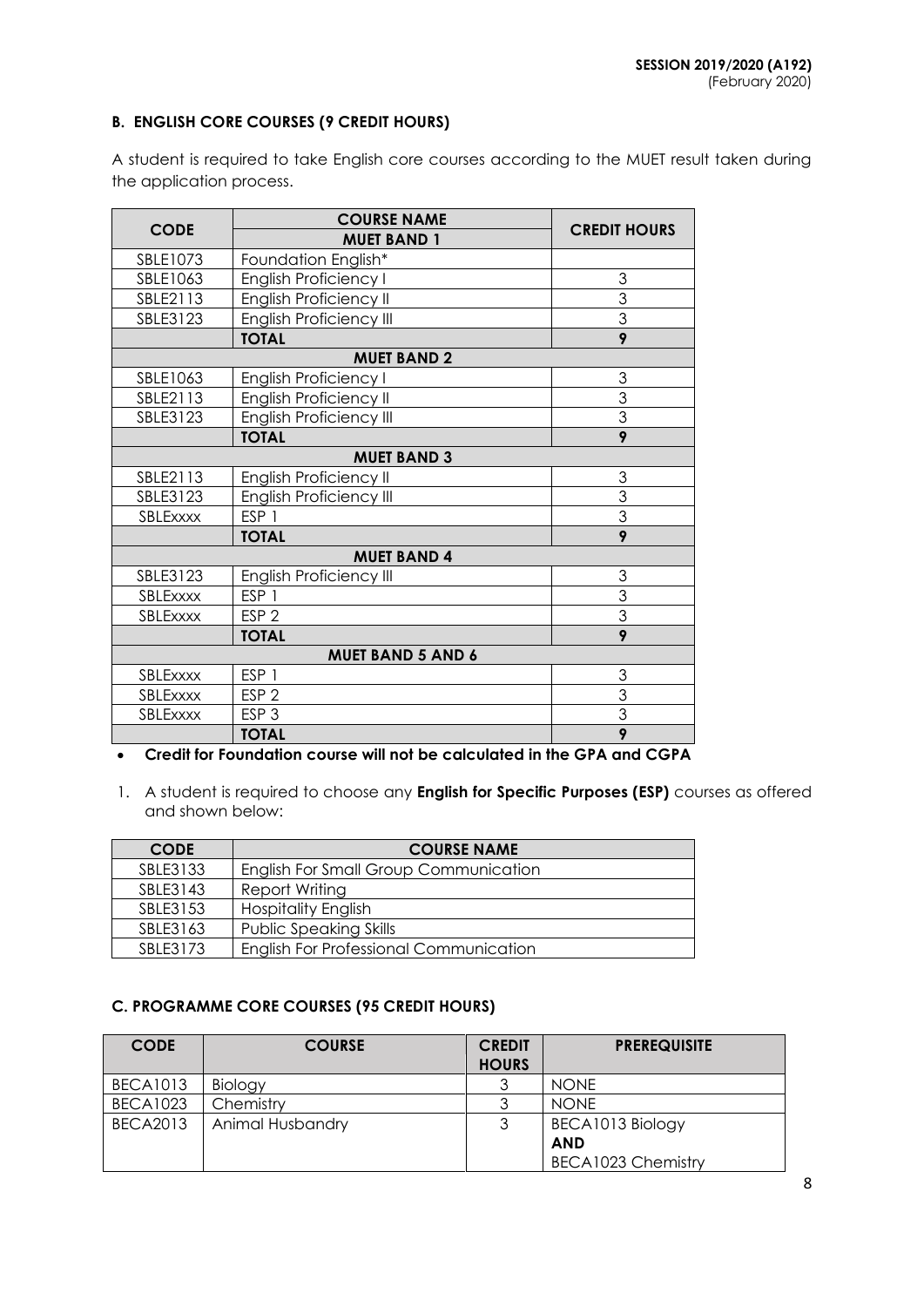| <b>BECA2023</b> | Food Science                     | 3              | BECA1013 Biology               |
|-----------------|----------------------------------|----------------|--------------------------------|
|                 |                                  |                | <b>AND</b>                     |
|                 |                                  |                | <b>BECA1023 Chemistry</b>      |
| <b>BECA2033</b> | Soil Science                     | 3              | BECA1013 Biology               |
|                 |                                  |                | <b>AND</b>                     |
|                 |                                  |                | BECA1023 Chemistry             |
| <b>BECA2043</b> | Agronomy                         | 3              | BECA1013 Biology               |
|                 |                                  |                | <b>AND</b>                     |
|                 |                                  |                | BECA1023 Chemistry             |
| <b>BECA2053</b> | Aquaculture Management           | 3              | BECA1013 Biology               |
|                 |                                  |                | <b>AND</b>                     |
|                 |                                  |                | BECA1023 Chemistry             |
| <b>BPMN1013</b> | Principles of Management         | 3              | <b>NONE</b>                    |
| <b>BKAN1013</b> | <b>Business Accounting</b>       | 3              | <b>NONE</b>                    |
| <b>BWFF1013</b> | <b>Basic Finance</b>             | $\mathfrak{S}$ | <b>NONE</b>                    |
| <b>BPMN3023</b> | Strategic Management             | 3              | Have taken and passed 100      |
|                 |                                  |                | credit hours                   |
| <b>BJMP2033</b> | Operation and Production         | 3              | SQQS1013 Elementary            |
|                 | Management                       |                | Statistics                     |
|                 |                                  |                | <b>AND</b>                     |
|                 |                                  |                | SQQM1023 Managerial            |
|                 |                                  |                | Mathematics                    |
| <b>BJMP3073</b> | Purchasing and Supply Chain      | 3              | <b>BJMP2033</b>                |
|                 | Management                       |                | Operation and Production       |
|                 |                                  |                | Management                     |
| BEEB1013        | Principles of Economics          | $\overline{3}$ | <b>NONE</b>                    |
| BEEB2013        | Microeconomics                   | $\overline{3}$ | BEEB1013                       |
|                 |                                  |                | Principles of Economics        |
| BEEB2023        | Macroeconomics                   | 3              | BEEB1013                       |
|                 |                                  |                | Principles of Economics        |
| <b>GLUL3223</b> | Agribusiness Law                 | $\overline{3}$ | <b>NONE</b>                    |
| <b>BEEA3113</b> | Agricultural Production          | $\overline{3}$ | <b>BEEB2013 Microeconomics</b> |
|                 | Economics                        |                | <b>AND</b>                     |
|                 |                                  |                | <b>BEEB2023 Macroeconomics</b> |
| <b>BEEA3033</b> | Agribusiness Finance             | 3              | <b>BEEB2013 Microeconomics</b> |
|                 |                                  |                | AND                            |
|                 |                                  |                | <b>BEEB2023 Macroeconomics</b> |
| <b>BEEA3123</b> | Agribusiness Management          | 3              | <b>BEEB2013 Microeconomics</b> |
|                 |                                  |                | <b>AND</b>                     |
|                 |                                  |                | <b>BEEB2023 Macroeconomics</b> |
| <b>BEEA3133</b> | Agricutural Development          | 3              | <b>BEEB2013 Microeconomics</b> |
|                 | Economics                        |                | <b>AND</b>                     |
|                 |                                  | 3              | <b>BEEB2023 Macroeconomics</b> |
| <b>BEEA3153</b> | <b>Agricultural Marketing</b>    |                | <b>BEEB2013 Microeconomics</b> |
|                 |                                  |                | <b>AND</b>                     |
|                 |                                  |                | <b>BEEB2023 Macroeconomics</b> |
| BEEA3163        | International Agricultural Trade | 3              | <b>BEEB2013 Microeconomics</b> |
|                 | and Business                     |                | <b>AND</b>                     |
|                 |                                  |                | <b>BEEB2023 Macroeconomics</b> |
| <b>BPMN3123</b> | <b>Management Ethics</b>         | 3              | Have Taken and Passed 70       |
|                 |                                  |                | Credit Hours                   |
| SQQM1023        | <b>Managerial Mathematics</b>    | 3              | <b>NONE</b>                    |
| SQQS1013        | <b>Elementary Statistics</b>     | 3              | <b>NONE</b>                    |
|                 |                                  |                |                                |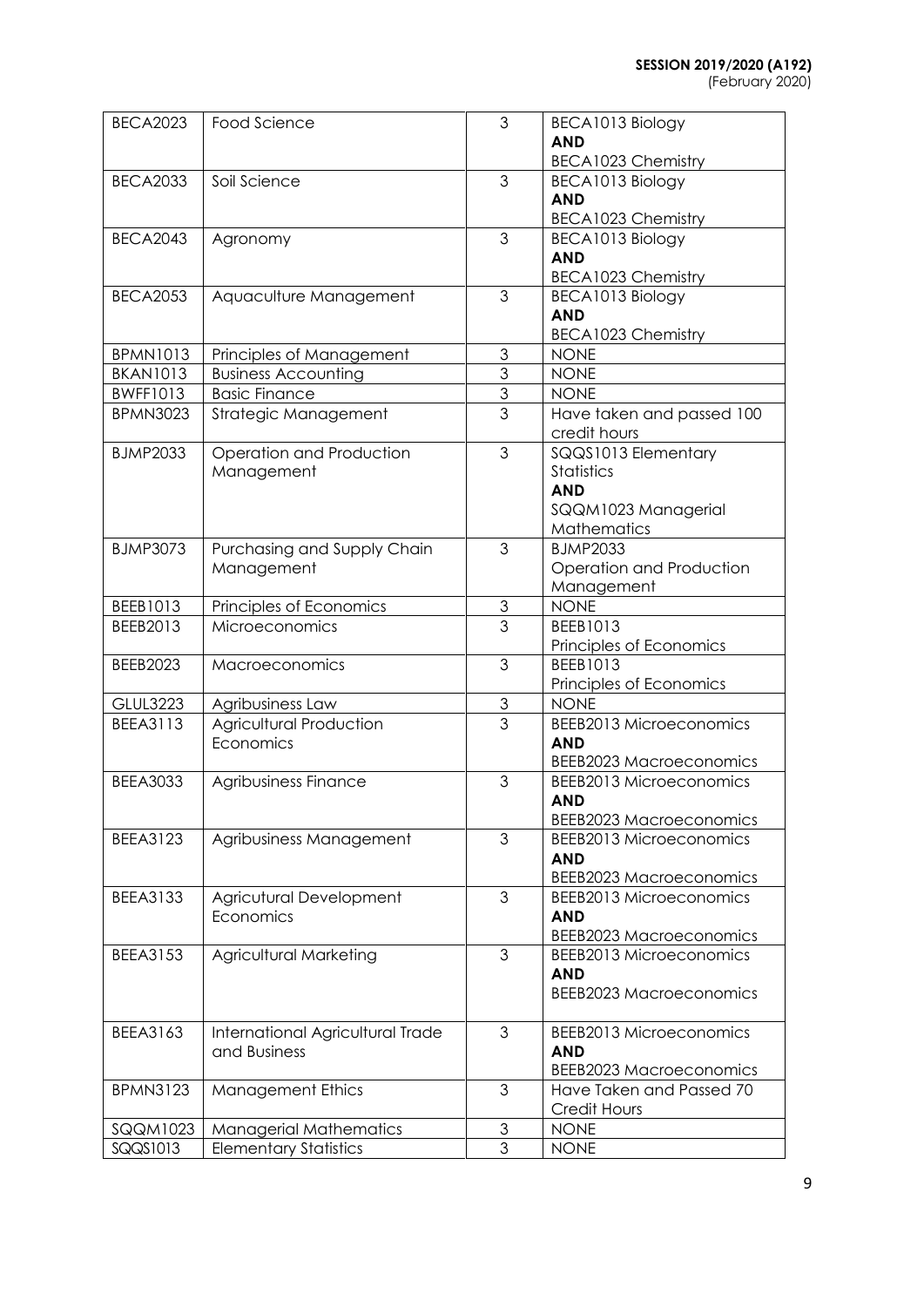(February 2020)

| <b>BEER3043</b> | Research Methods                          | 3 | BEEB2013 Microeconomics<br><b>AND</b><br>BEEB2023 Macroeconomics |
|-----------------|-------------------------------------------|---|------------------------------------------------------------------|
| SBLE3143        | Report Writing                            | 3 | SBLE3123 English Proficiency III                                 |
| SBLE3173        | English for Professional<br>Communication | 3 | SBLE3123 English Proficiency III                                 |
| <b>BEEX4908</b> | Practicum                                 | 8 | Have taken and passed all<br>courses under the<br>programme core |

# **D. LANGUAGE COMPONENT (9 CREDIT HOURS)**

Student must complete the first until the third stage of any language course taken.

| <b>CODE</b> | <b>COURSE</b>                            | <b>CREDIT</b><br><b>HOURS</b> | <b>PREREQUISITE</b>                                    |
|-------------|------------------------------------------|-------------------------------|--------------------------------------------------------|
| SBLF1053    | Mandarin Language I / Foreign Language   |                               | <b>NONE</b>                                            |
| SBLF2053    | Mandarin Language II / Foreign Language  | 3                             | SBLF1053 Mandarin<br>Language I / Foreign<br>Language  |
| SBLF3053    | Mandarin Language III / Foreign Language | 3                             | SBLF2053 Mandarin<br>Language II / Foreign<br>Language |

Chinese students can choose any foreign language course **EXCEPT** Mandarin.

Any students from Chinese medium school can choose any of the foreign language courses **EXCEPT** Mandarin.

Students from Religious school are not allowed to take Arabic.

Students from Malaysia, Indonesia, Brunei, Singapore and southern Thailand are not allowed to take Bahasa Melayu.

International students are allowed to choose any foreign language course EXCEPT their Native Language.

Students need to complete the first stage to the third stage of any language course chosen.

# **E. FREE ELECTIVE (3 CREDIT HOURS)**

Students can choose **ONE (1)** course offered by another programme at the same School or courses offered by other Schools taking into account the following:

- i. Must meet the prerequisite of the courses if such courses require prerequisites.
- iii. Equivalent courses cannot be considered as free elective courses.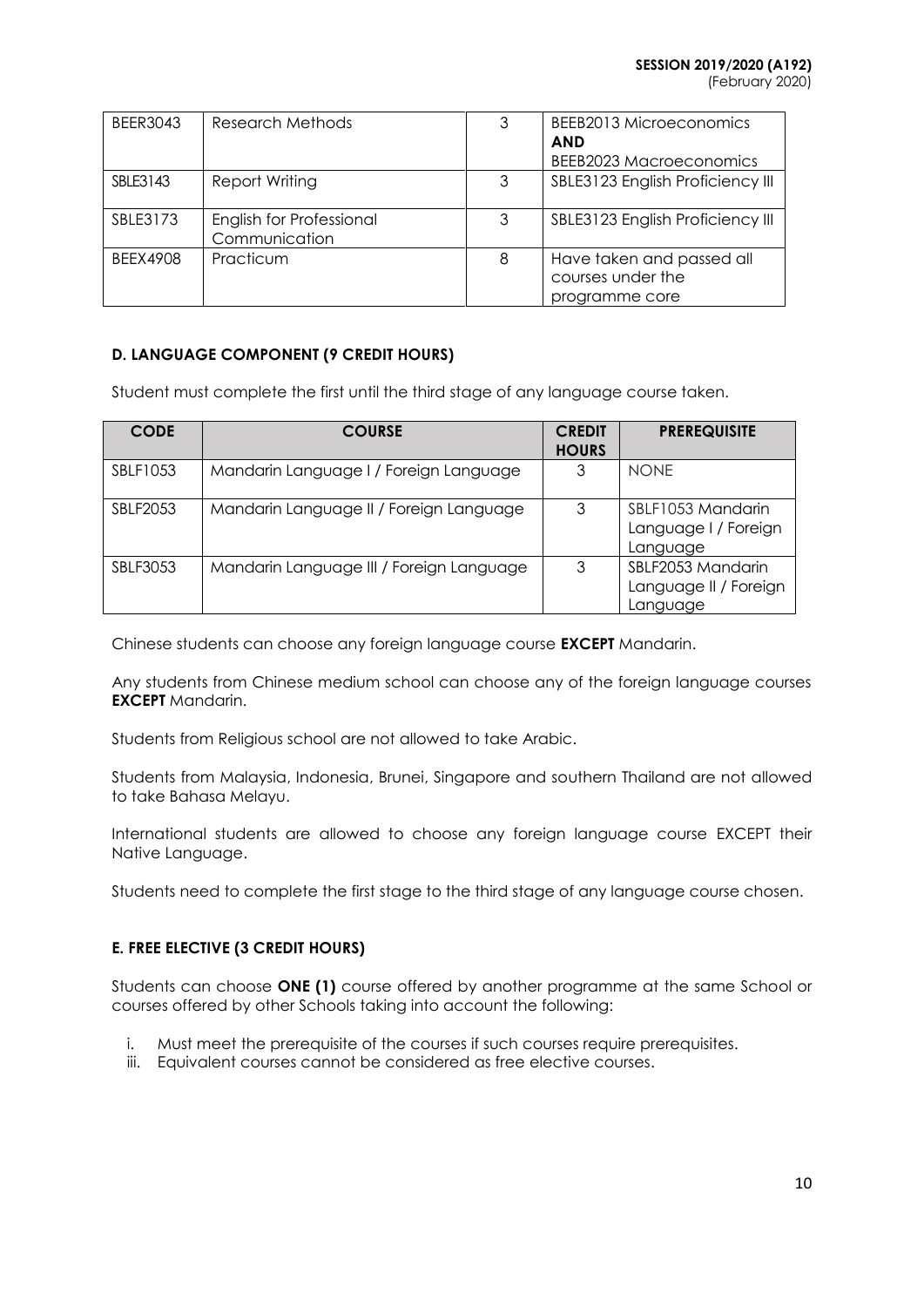## **PROGRAMME SUGGESTED COURSES BY SEMESTER FOR BACHELOR OF SCIENCE AGRIBUSINESS MANAGEMENT WITH HONOURS [BSc. Agribus. Mgmt. (Hons)]**

| Code                        | 1st Semester                                          | <b>Credit</b><br><b>Hours</b>                      | Code                               | 2nd Semester                                | <b>Credit</b><br><b>Hours</b>                                                                          |
|-----------------------------|-------------------------------------------------------|----------------------------------------------------|------------------------------------|---------------------------------------------|--------------------------------------------------------------------------------------------------------|
| <b>BPMN1013</b>             | Principles of                                         | 3                                                  | MPU1043                            | Falsafah dan Isu Semasa                     | 3                                                                                                      |
| SBLEXXXX                    | Management<br><b>English Core Course</b>              | $\mathfrak 3$                                      | SBLEXXXX<br><b>SQQM1023</b>        | <b>English Core Course</b><br>Managerial    | 3<br>3                                                                                                 |
| <b>SADN1033</b>             | Malaysian Nationhood                                  | 3                                                  |                                    | Mathematics                                 |                                                                                                        |
|                             | Studies                                               |                                                    | BEEB2013                           | Microeconomics                              | $\mathfrak{S}% _{A}^{\ast}=\mathfrak{S}_{A}\!\left( A;B\right) ,\ \mathfrak{S}_{A}\!\left( A;B\right)$ |
| BEEB1013                    | Principles of Economics                               | $\mathfrak 3$                                      | <b>BECA1023</b>                    | Chemistry                                   | 3                                                                                                      |
| <b>BECA1013</b><br>SQQS1013 | Biology<br><b>Elementary Statistics</b>               | 3<br>3                                             | VXXXXXXX                           | Language Component I<br>Co-Curriculum II    | 3                                                                                                      |
| <b>VXXXXXXX</b>             | Co-Curriculum I                                       |                                                    |                                    |                                             |                                                                                                        |
|                             |                                                       |                                                    |                                    |                                             |                                                                                                        |
| <b>Total</b>                |                                                       | 19<br><b>Credit</b>                                | <b>Total</b>                       |                                             | 19<br><b>Credit</b>                                                                                    |
| Code                        | 3rd Semester                                          | <b>Hours</b>                                       | Code                               | <b>4th Semester</b>                         | <b>Hours</b>                                                                                           |
| SBLEXXXX<br><b>BEEB2023</b> | <b>English Core Course</b><br>Macroeconomics          | 3                                                  | <b>BWFF1013</b>                    | <b>Basic Finance</b>                        | 3                                                                                                      |
|                             | Language Component II                                 | $\ensuremath{\mathsf{3}}$<br>3                     | <b>BECA2013</b>                    | Language Component III<br>Animal Husbandary | 3<br>$\mathfrak 3$                                                                                     |
| <b>BECA2023</b>             | Food Science                                          | 3                                                  | <b>BECA2033</b>                    | Soil Science                                | 3                                                                                                      |
| <b>BECA2053</b>             | Aquaculture                                           | 3                                                  | <b>BEEA3153</b>                    | Agricultural Marketing                      | 3                                                                                                      |
| MPU1013                     | Management                                            | 3                                                  | <b>BEEA3133</b>                    | Agricultural                                | 3                                                                                                      |
|                             | Penghayatan Etika dan<br>Peradaban                    |                                                    | <b>VXXXXXXX</b>                    | Development Economics<br>Co-Curriculum IV   |                                                                                                        |
| <b>VXXXXXXX</b>             | Co-Curriculum III                                     | 1                                                  |                                    |                                             |                                                                                                        |
|                             |                                                       |                                                    |                                    |                                             |                                                                                                        |
| <b>Total</b>                |                                                       | 19                                                 | <b>Total</b>                       |                                             | 19                                                                                                     |
| Code                        | 5th Semester                                          | <b>Credit</b><br><b>Hours</b>                      | Code                               | 6th Semester                                | <b>Credit</b><br><b>Hours</b>                                                                          |
| <b>BKAN1013</b>             | <b>Business Accounting</b>                            | 3                                                  | SBLE3173                           | English for Professional                    | 3                                                                                                      |
| SBLE3143                    | Report Writing                                        | $\mathfrak 3$                                      |                                    | Communication                               |                                                                                                        |
| <b>BJMP2033</b>             | Operation and                                         | 3                                                  | <b>GLUL3223</b>                    | Agribusiness Law                            |                                                                                                        |
| BEEA3123                    | Production Management<br>Agribusiness                 | 3                                                  | <b>BEEA3033</b><br><b>BECA2043</b> | Agribusiness Finance<br>Agronomy            | $\begin{array}{c} 3 \\ 3 \\ 3 \end{array}$                                                             |
|                             | Management                                            |                                                    | <b>BJMP3073</b>                    | Purchasing and Supply                       | 3                                                                                                      |
| <b>BEEA3113</b>             | <b>Agricultural Production</b><br>Economics           | 3                                                  |                                    | Chain Management                            |                                                                                                        |
| <b>BPMN3123</b>             | <b>Management Ethics</b>                              | 3                                                  |                                    |                                             |                                                                                                        |
| <b>Total</b>                |                                                       | 18                                                 | <b>Total</b>                       |                                             | 15                                                                                                     |
| Code                        | <b>7th Semester</b>                                   | <b>Credit</b><br><b>Hours</b>                      | Code                               | 8th Semester                                | <b>Credit</b><br><b>Hours</b>                                                                          |
| SADE1013                    | Introduction to                                       | 3                                                  | <b>BEEX4908</b>                    | Practicum                                   | 8                                                                                                      |
|                             | Entrepreneurship                                      |                                                    |                                    |                                             |                                                                                                        |
| <b>BEER3043</b><br>BEEA3163 | <b>Research Methods</b><br>International Agricultural | $\mathfrak{S}% _{C}=\mathfrak{S}_{C}^{\ast }$<br>3 |                                    |                                             |                                                                                                        |
|                             | <b>Trade and Business</b>                             |                                                    |                                    |                                             |                                                                                                        |
| <b>BPMN3023</b>             | Strategic Management                                  | $\ensuremath{\mathsf{3}}$                          |                                    |                                             |                                                                                                        |
|                             | Free Elective                                         | 3                                                  |                                    |                                             |                                                                                                        |

**Total Overall Credit Hours: 132 credit hours**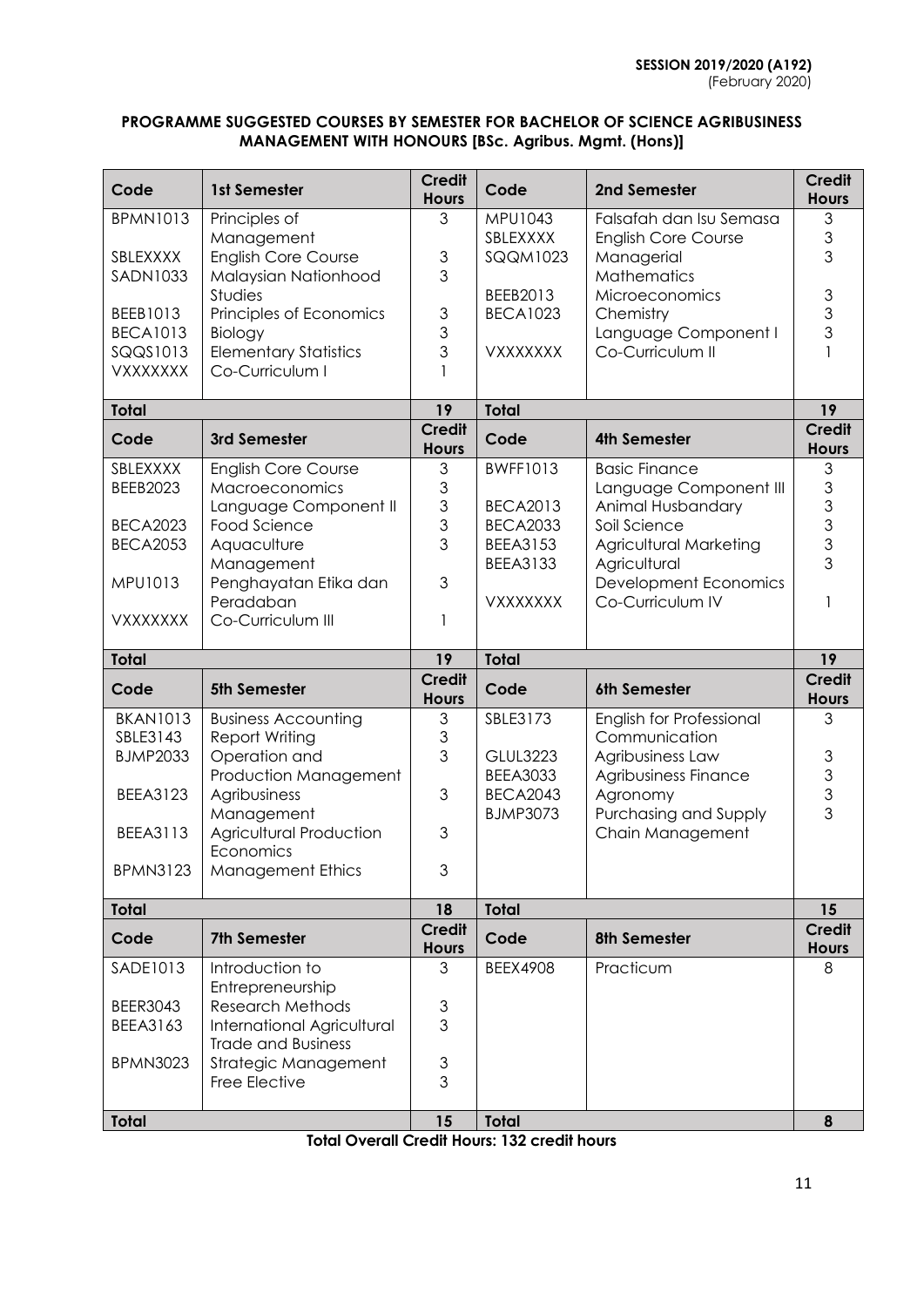# **COURSES OFFERED BY SEMESTER**

| <b>CODE</b>     | <b>COURSES</b>                    | SEM I                   | <b>SEM II</b>           |
|-----------------|-----------------------------------|-------------------------|-------------------------|
| <b>BECA1013</b> | Biology                           | X                       | X                       |
| <b>BECA1023</b> | Chemistry                         | Χ                       | Χ                       |
| <b>BECA2013</b> | Animal Husbandry                  |                         | Χ                       |
| <b>BECA2023</b> | <b>Food Science</b>               | X                       |                         |
| <b>BECA2033</b> | Soil Science                      | X                       | Χ                       |
| <b>BECA2043</b> | Agronomy                          | $\mathsf X$             | Χ                       |
| <b>BECA2053</b> | Aquaculture Management            | Χ                       | Χ                       |
| <b>BEEA3033</b> | Agribusiness Finance              | X                       | X                       |
| <b>BEEA3113</b> | <b>Agricultural Production</b>    | $\sf X$                 | X                       |
|                 | Economics                         |                         |                         |
| BEEA3123        | Agribusiness Management           | Χ                       | Χ                       |
| <b>BEEA3133</b> | Agricultural Development          | $\sf X$                 | X                       |
|                 | Economics                         |                         |                         |
| BEEA3153        | <b>Agricultural Marketing</b>     | $\mathsf X$             | $\mathsf X$             |
| BEEA3163        | <b>International Agricultural</b> | X                       | X                       |
|                 | Trade                             |                         |                         |
| BEEB1013        | Principles of Economics           | Χ                       | Χ                       |
| BEEB2013        | Microeconomics                    | X                       | X                       |
| <b>BEEB2023</b> | Macroeconomics                    | X                       | X                       |
| <b>BEER3043</b> | <b>Research Methods</b>           | X                       | X                       |
| <b>BPMN1013</b> | Principles of Management          | X                       | $\sf X$                 |
| <b>BKAL1013</b> | <b>Business Accounting</b>        | $\mathsf X$             | Χ                       |
| <b>BWFF1013</b> | <b>Basic Finance</b>              | $\overline{\mathsf{x}}$ | $\overline{\mathsf{x}}$ |
| <b>BPMN3023</b> | Strategic Management              | X                       | Χ                       |
| <b>BJMP2033</b> | Operation and Production          | X                       |                         |
|                 | Management                        |                         |                         |
| <b>BJMP3073</b> | Purchasing and Supply             |                         | X                       |
|                 | Chain Management                  |                         |                         |
| <b>GLUL3223</b> | Agribusiness Law                  |                         | Χ                       |
| <b>BEEX4908</b> | Practicum                         | $\sf X$                 | $\overline{\mathsf{X}}$ |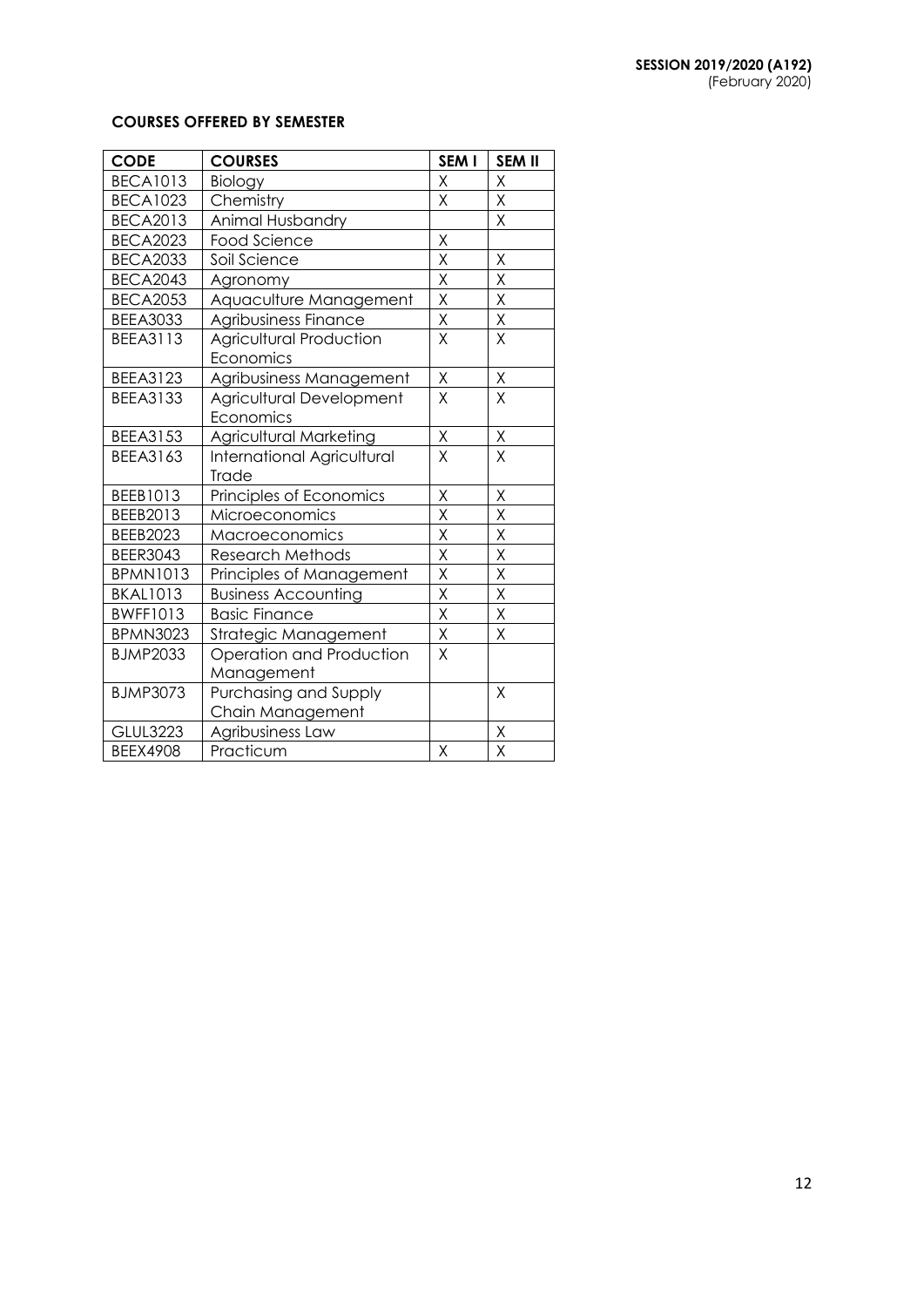#### **COURSE SYNOPSIS**

#### **BECA1013 BIOLOGY PRE-REQUISITE NONE**

This course covers the introduction to genetics, principles of segregation and independent organization, genetics population, the concept of genetic evolution and the process of species classification. The course also covers aspects of animal physiology and ecology. Principles of conservation and renewable natural resources, the role of parks, pollution, eutrophication and erosion are also discussed.

……………………………………………………………………………

#### **BECA1023 CHEMISTRY PRE-REQUISITE NONE**

This course covers the introduction of measurement, stoichiometry, reactions, theory of kinetic gases, thermochemical, atomic structure, electronic structure and the periodic table, chemical bonding, tedoks reaction, electrochemistry, acids and bases, chemical nuclear, organic chemicals, chemicals, inorganic, and biochemical.

……………………………………………………………………………

#### **BECA2013 ANIMAL HUSBANDRY**

## **PRE-REQUISITE BECA1013 BIOLOGY, BECA1023 CHEMISTRY**

This course provides an introduction to livestock production and management aspects, and its role in the agricultural sector. This course will also include an introduction to livestock species, diseases and advantages of the livestock. Management of livestock (cattle, sheep, buffalo, and deer) and non-ruminants (poultry, pigs) will be covered in general.

……………………………………………………………………………

## **BECA2023 FOOD SCIENCE**

## **PRE-REQUISITE BECA1013 BIOLOGY, BECA1023 CHEMISTRY**

This course discusses the fundamentals of food science. It covers the basics according functions in some selected commodities. This course will also discuss the methods of food processing, food operations, the effects of food processing, food safety, food storage, food product wrapping, food laws and rules, and food labels.

……………………………………………………………………………

# **BECA2033 SOIL SCIENCE**

## **PRE-REQUISITE BECA1013 BIOLOGY, BECA1023 CHEMISTRY**

This course discusses the biological, physical and chemical aspects of soil such as access to land, resources and land development, soil fertility, fertilizers, soil organisms, soil sampling techniques and related tests.

……………………………………………………………………………

## **BECA2043 AGRONOMY**

## **PRE-REQUISITE BECA1013 BIOLOGY, BECA1023 CHEMISTRY**

Agronomy is the science and technology of using plants for food, fuel, feed, and fiber. Agronomy encompasses work in the areas of plant genetics, plant physiology, meteorology, and soil science. Agronomy is the application of a combination of sciences like biology, chemistry, ecology, earth science, and genetics. Agronomists today are involved with many issues including producing food, creating healthier food, managing environmental impact of agriculture, and creating energy from plants Agronomists often specialize in areas such as crop rotation, irrigation and drainage, plant breeding, soil and plant classification, soil fertility, weed control and pest control.

……………………………………………………………………………

#### **BECA2053 AQUACULTURE MANAGEMENT**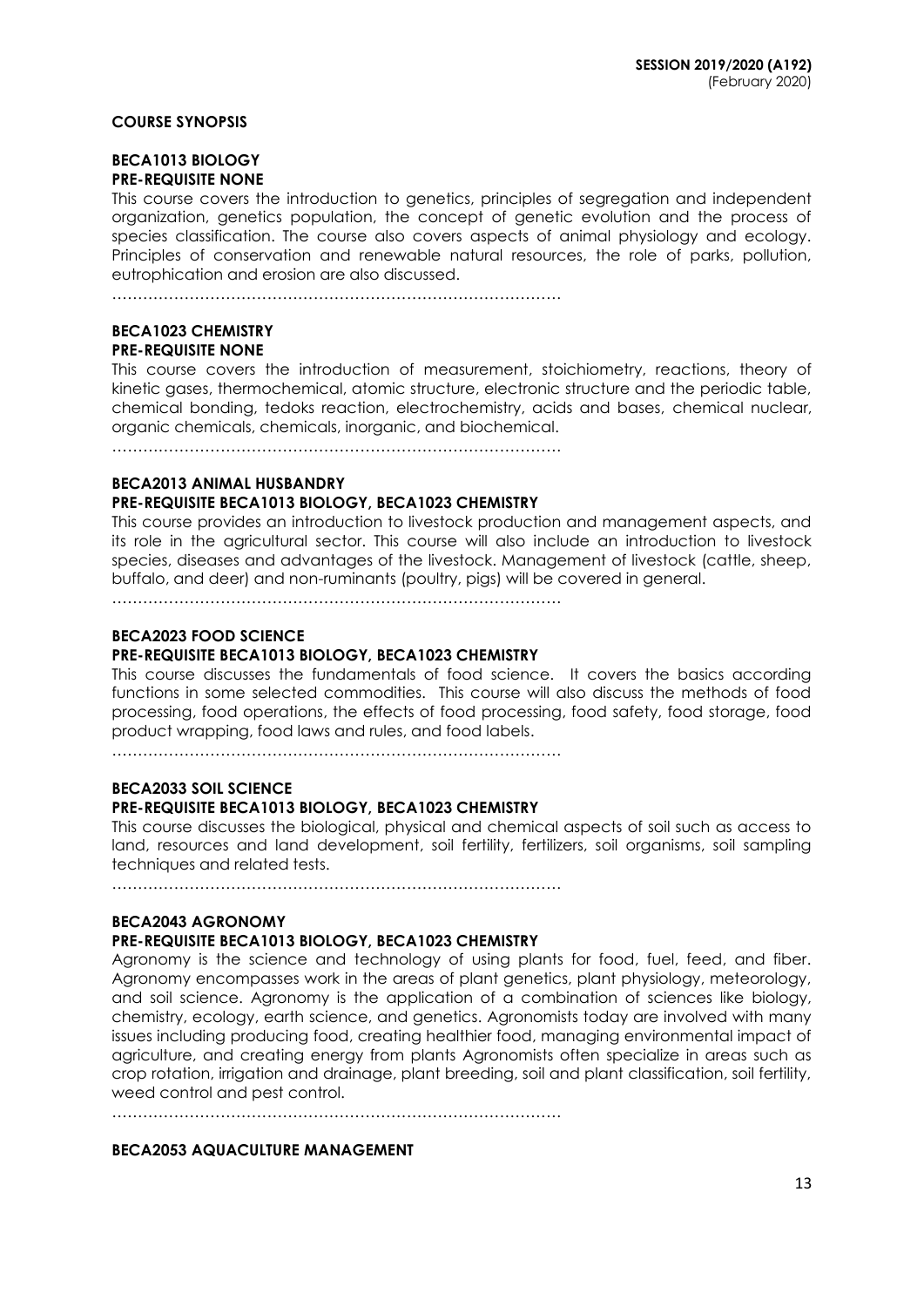#### **PRE-REQUISITE BECA1013 BIOLOGY, BECA1023 CHEMISTRY**

This course introduces the history and development of aquaculture sector nationally and globally. It consists of the economics and management of aquaculture production. The aquaculture management include seed management, feed management, water management, health management, postharvest management and more.This course also covers the environmental and social issue in aquaculture production.

……………………………………………………………………………

## **BEEA3033 AGRIBUSINESS FINANCE**

#### **PRE-REQUISITE BEEB2013 MICROECONOMICS, BEEB2023 MACROECONOMICS**

This course discusses about financial issues such as how to get capital to run agribusiness activity, policies related agribusiness credit, evaluation of the lending criterias by financial institutions, credit analysis and preparation of paperwork for loan applications.

.........................................................................................................

# **BEEA3113 AGRICULTURAL PRODUCTION ECONOMICS**

#### **PRE-REQUISITE BEEB2013 MICROECONOMICS, BEEB2023 MACROECONOMICS**

This course provides an introduction to the economic aspects of agricultural production. The focus will be given on the relationship between inputs and outputs for the use of various variable inputs. This course also discusses important methods in selecting agricultural investment that are useful for a manager in making farm decisions. Empirical examples are used to combine theories with practices.

……………………………………………………………………………

# **BEEA3123 AGRIBUSINESS MANAGEMENT**

# **PRE-REQUISITE BEEB2013 MICROECONOMICS, BEEB2023 MACROECONOMICS**

This course covers the overall basic aspects of the management of agribusiness. It provides an exposure to the core and applications of agribusiness activities, beginning from the level of understanding farm management to produce agricultural output to the marketing aspects and agricultural economics in order to ensure students gain sufficient knowledge and basic expertise to be efficient and effective future agribusiness managers.

……………………………………………………………………………

# **BEEA3153 AGRICULTURAL MARKETING**

# **PRE-REQUISITE BEEB2013 MICROECONOMICS, BEEB2023 MACROECONOMICS**

This course discusses the marketing institutions and international trade as well as their roles in distributing the agricultural output to ultimate consumers. This course also discusses economic and non-economic factors that influence the market and agricultural trade.

…………………………………………………………………………….

## **BEEA3163 INTERNATIONAL AGRICULTURAL TRADE AND BUSINESS PRE-REQUISITE BEEB2013 MICROECONOMICS, BEEB2023 MACROECONOMICS**

This course discusses the basic concepts of international trade and its application in food and other agricultural products. The course begins with a discussion of the concept of international trade, the impact of government intervention in the international market of agricultural products, and current issues related to agricultural goods trading.

.........................................................................................................

**BEEB1013 PRINCIPLES OF ECONOMICS PRE-REQUISITE NONE**